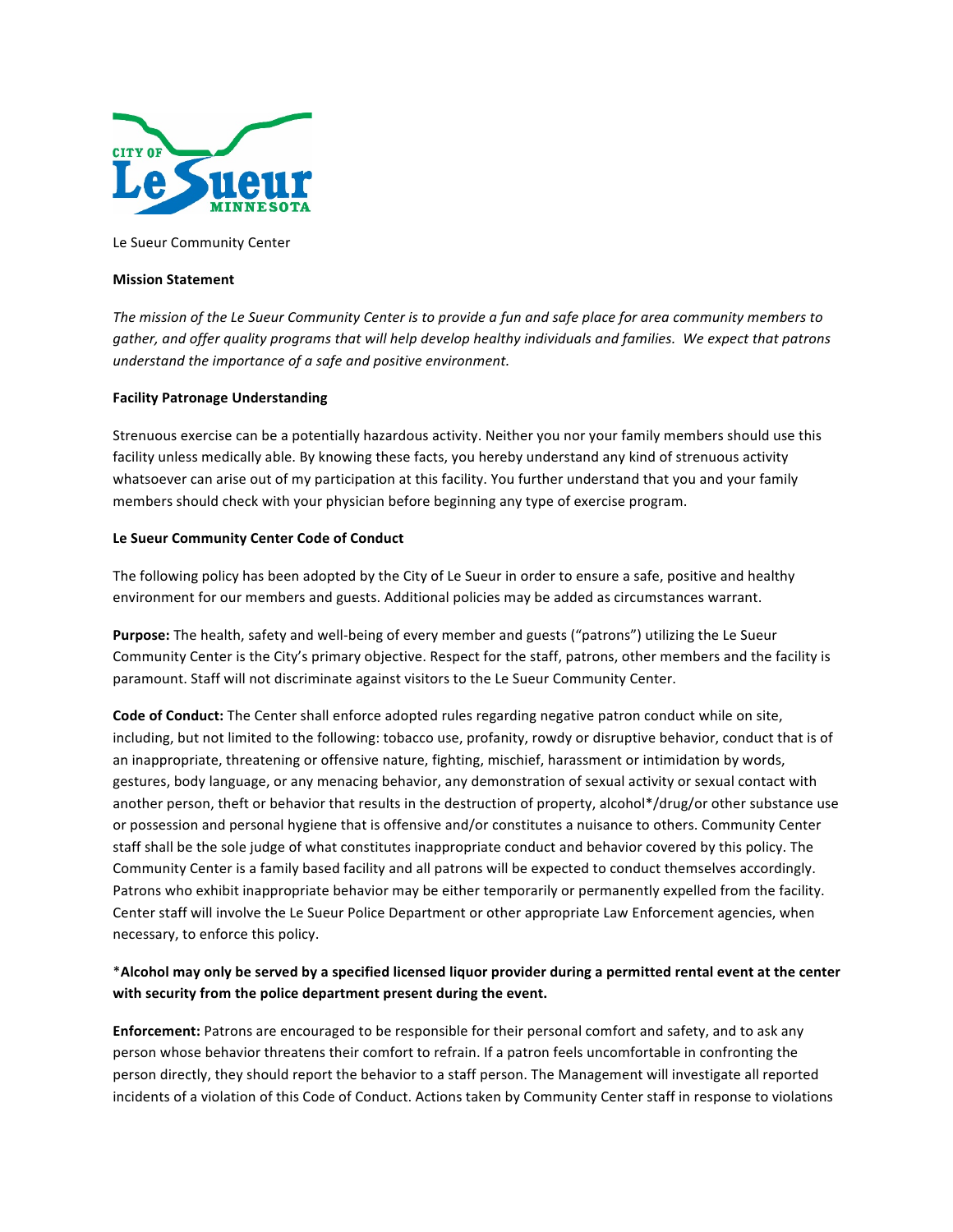of this Code of Conduct or other rules and policies of the Center will depend on the incident, and surrounding circumstances. A violation of this Code of Conduct or other rules and policies of the Center may result in an enforcement action ranging from a verbal warning up to and including the revocations of membership privileges. In most cases, enforcement action will consist of the following steps, although this is not a progressive discipline policy and the Center in its sole discretion may impose any enforcement action warranted by the situation:

1. First Violation: a verbal warning will be given.

### 2. Second Violation:

a. For minors under the age of 18, a time out period may be mandated. At this time the minor may be required, in the presence of staff, to notify his/her parents/guardians of his/her actions. A written incident report will be filed.

b. Adults who violate the Code of Conduct or any other Center policy may be asked to leave the Community Center immediately. A written warning and incident report will be filed.

3. Third Violation: the patron's membership privileges will be suspended and the patron will be asked to leave the Community Center and not return until a specified date. The length of the suspension is at the discretion of a designated on duty manager ("manager") based upon on the severity of the violation and surrounding circumstances.

a. For minors under the age of 18, the minor may be required to wait in an assigned area while staff contacts a parent/guardian to inform them of the violation with the expectation that the parent will arrive shortly to pick up their child.

b. Adults over the age of 18 will be notified by the manager of the violation and the length of suspension and asked to leave the Community Center immediately for the suspension period.

4. Fourth Violation: the patron's membership will be revoked. All membership and daily privileges will be revoked and the offender will not be allowed back into the Community Center.

Under no circumstances will any fees be refunded.

Copies of written warnings shall be maintained for a term of three years and may be referenced in any recurring incidents. 

Appeal of Suspension or Termination of Membership Privileges:

A patron whose membership privileges are suspended or revoked may appeal such a suspension or revocation to the City of Le Sueur Parks and Recreation Director. A patron who wishes to appeal to the suspension or revocation of their membership privileges shall file a written request to appeal the suspension or revocation - on the form provided by the Community Center - with the Parks and Recreation Director within five (5) business days of the date the notice of the suspension or revocation is delivered in person or mailed to the patron. The Parks and Recreation Director shall hear all appeals of membership suspensions and revocations, and may uphold, modify, or overturn the suspension or revocation of the membership. If the member is not satisfied with the outcome they can appeal to the City Administrator following the same process and said appeal must be filed with the Parks and Recreation Director five (5) business days from the date of the Parks and Recreation Director's decision. If the patron is not satisfied with the outcome they may appeal the suspension or revocation to the Budget and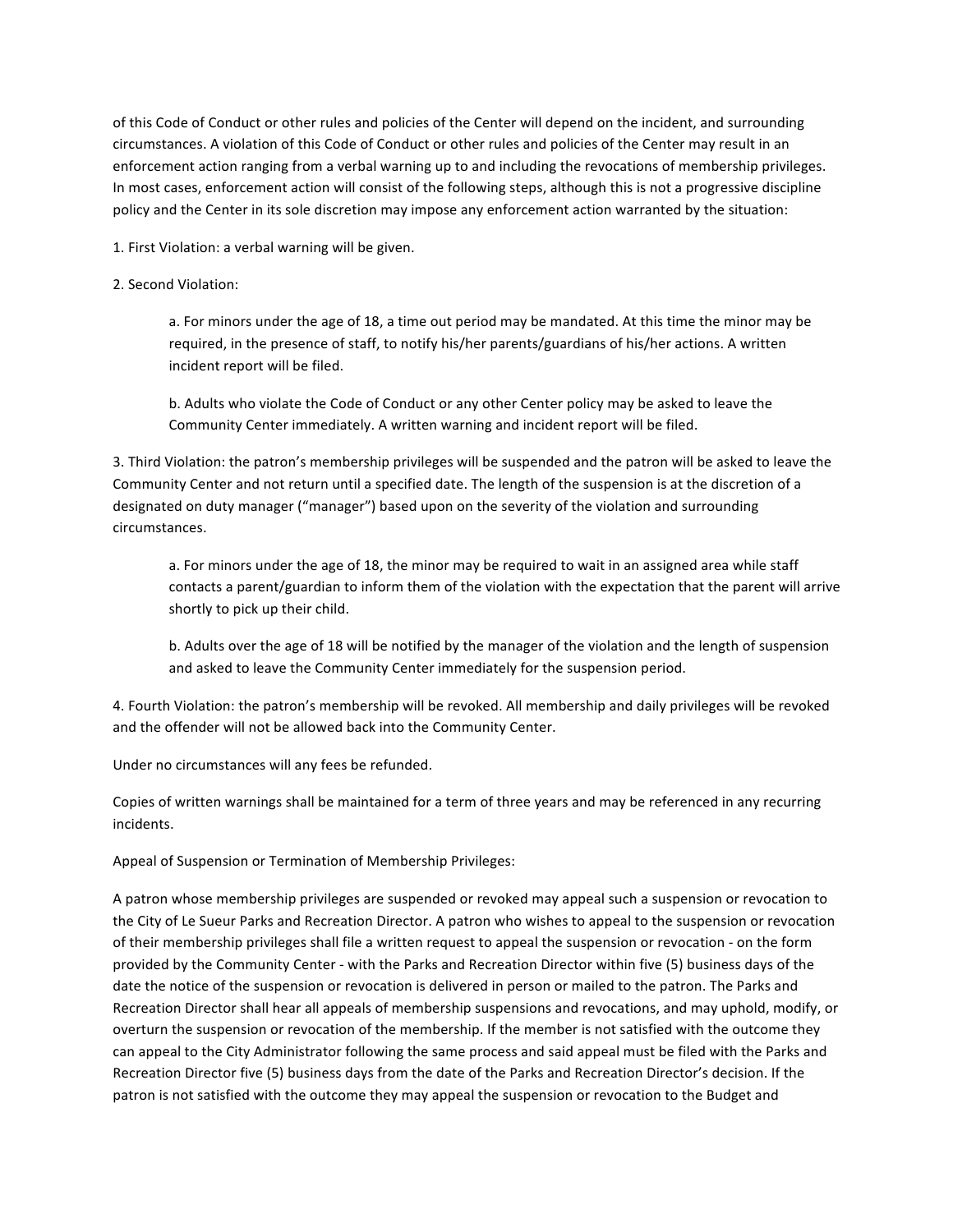Personnel Committee following the same process and said appeal must be filed with the Parks and Recreation Director five (5) business days from the date of the City Administrator's decision.

# Le Sueur Community Center Building Use Policies

COMMON AREAS/OVERALL BUILDING AREAS

- Respect community center staff, patrons and equipment.
- All children under 10 years of age are required to have a responsible person (16 years or older) providing supervision in the center at all times, with the exception of a child participating in an organized activity while the responsible person is working out.
- Please walk, do not run in hallways and locker rooms.
- Children under the age of 12 are not allowed in the building after closing.
- Children between the ages of 12-15 years old can remain in the building as long as they are in the same area as the parent/guardian.
- Clothing and shoes are required when outside the pool area.
- Organized meetings in common areas are only permitted if organized through the Community Center.
- For safety reasons, we do not allow glass containers anywhere within the Community Center, unless authorized by Community Center staff.
- No overnight personal storage will be permitted in the building unless prior approval is obtained from staff with the exception of those members who have rented a permanent locker.
- The Community Center reserves the right to deny admission to anyone who appears to be under the influence of alcohol or a controlled substance.
- The City of Le Sueur, and its personnel, are not responsible for items lost, stolen, left on site or left in vehicle.
- No pets other than service animals or animals that are part of an approved event are allowed in Community Center.
- No skateboards, rollerblades or roller shoes are allowed.
- Flyers/posters cannot be posted without prior Community Center approval. Check with Management for approval.

# SMOKING

• We do not allow tobacco use within the Community Center.

# OUTSIDE FOOD/BEVERAGE POLICY

- Outside food and beverage are allowed in the Community Center, provided patrons clean up after themselves. Food, gum, juice and soda are not allowed in the fitness center.
- No glass bottles allowed.

# LOST AND FOUND

All items turned into the office will be placed in the lost and found bin in the lobby. Valuable items will be turned over to the police department after 7 days and all other items will be donated or discarded after 30 days.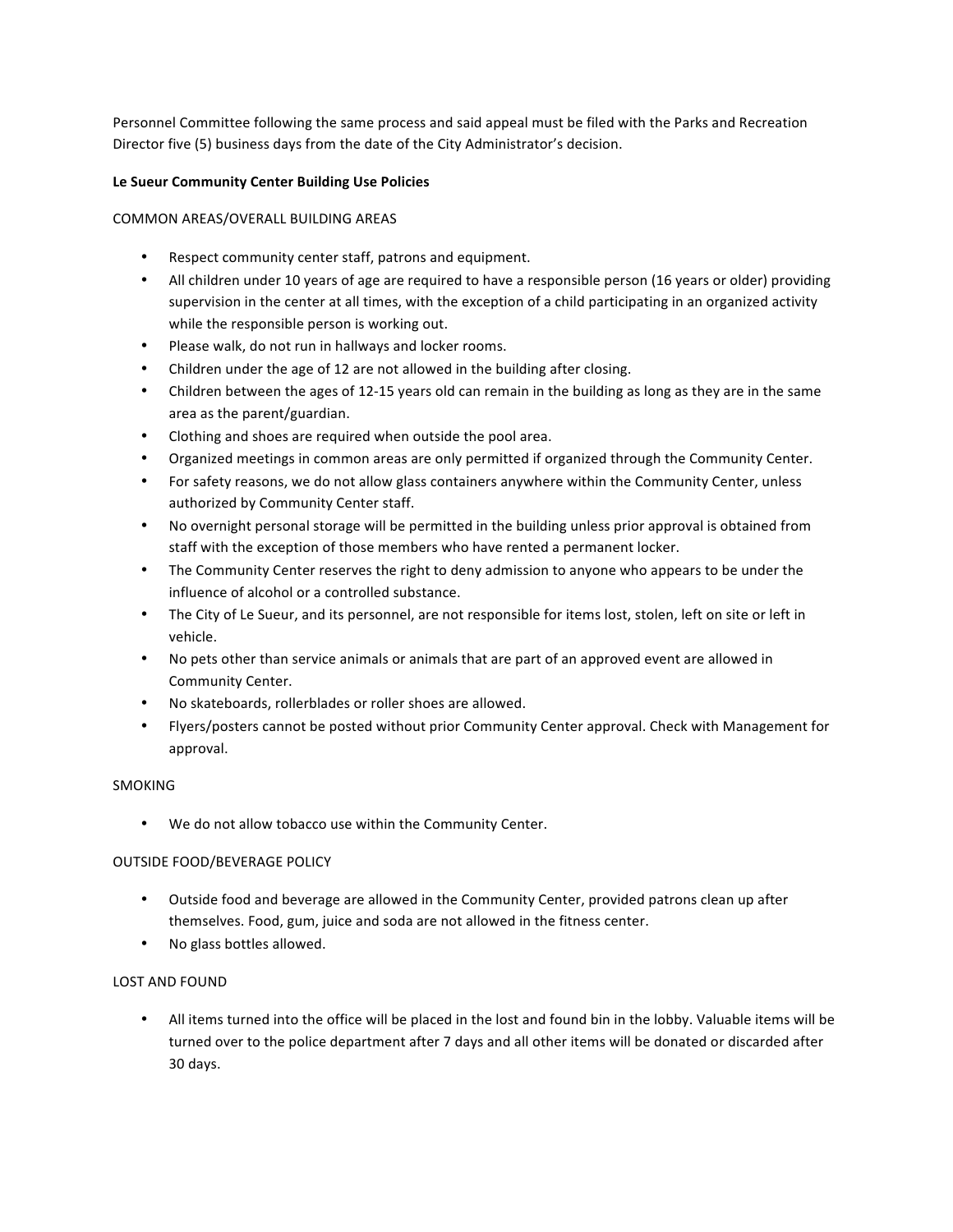### INCLEMENT WEATHER

### Thunderstorm Warning:

### *During posted Community Center office hours*

- Pools will close and guests will be directed to the designated shelter area until the warning has expired.
- All other patrons will be notified that there is a thunderstorm warning.

### Tornado Warning:

• All patrons in the building will be directed to the designated shelter area until the warning has expired.

If School District 2397 schools close due to inclement weather, city recreation programming within school buildings will be cancelled, including any morning swim times at the Community Center. If School District 2397 schools close before 3 p.m. and weather clears, call the Community Center (507-665-3325) for program cancellations.

#### EMERGENCIES

There is an Emergency Action Plan in place for staff and guests in case of emergency. Please ask staff for assistance in an emergency situation.

#### MAINTENANCE DAYS

• The Community Center will block off dates as necessary for repairs or maintenance of areas/equipment. This may include the closure of certain areas of the facility with limited or no access.

### **FITNESS AREA**

- Outside personal trainers not employed by the Community Center may not accept personal payment from a client for training.
- Staff reserves the right to remove non-employee or non-contracted trainers and members being trained by non-employee or non-contracted trainers from the facility.
- Treat equipment with respect and return equipment to its proper place when finished using it. Equipment is not to leave the fitness center without permission.
- Chalk is not allowed on the fitness center floor.
- Food, gum, juice and soda are not allowed in the fitness center.
- No glass bottles allowed.
- Proper work out attire is recommended and appropriate shoes (sneakers or tennis shoes) must be worn at all times.
- No foul language or horseplay is allowed in the fitness center.
- Anyone under the age of 12 is not allowed in the fitness area. No exceptions.
- A spotter is required when bench pressing.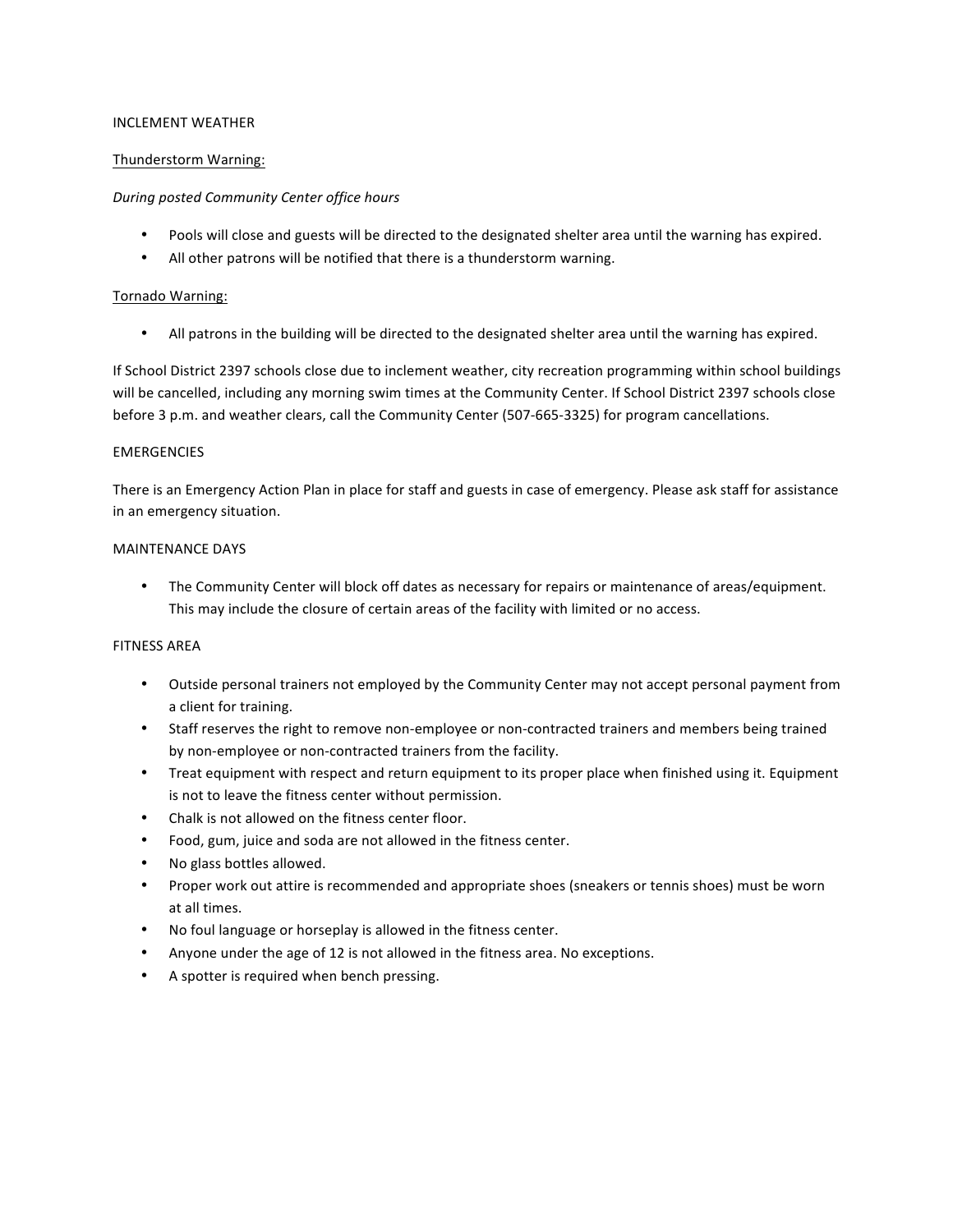# FITNESS/MEETING ROOMS

• No gum or glass bottles are permitted in the rooms at any time.

### LOCKER ROOMS

- The City of Le Sueur is not responsible for items that are lost, stolen or left in the facility.
- Keep clothing and valuables locked in lockers.
- Do not run in the locker room area.
- Locker room checks are performed at random and outside locks will be removed from lockers if present for an extended period of time.
- Cell phone use is not allowed in the locker room area.

### **GENERAL POOL POLICIES**

- Children 7 years of age and under must be accompanied by a responsible person (13 years or older).
- All swimmers must shower before entering the pool.
- Only U.S. Coast Guard-approved life jackets are allowed. No inner tubes, air mattresses, full-face masks or snorkels may be used. Community Center life jackets are not for general use.
- No persons with or suspected of having a communicable disease which could be transmitted through use of the pool, shall use the pool.
- Proper swim wear is required.
- Spitting, spouting water from mouth and blowing the nose in the pool is prohibited.
- No running or rough play is allowed.
- Glass objects are not allowed in the pool area.
- Persons with open or infectious sores are not permitted in the pool.

See specific pool areas for additional rules and regulations.

# GYMNASIUM

- All individuals using the Gym must be a member or pay the open gym fee.
- Only plastic water bottles are permitted.
- No black soled shoes or shoes that will mark the floor will be permitted.
- No bare feet, sandals or street shoes are allowed.
- Attire or gestures recognized as offensive will not be allowed.
- Staff reserves the right to determine all gym use and inappropriate behavior by users. Please refrain from:
	- o Dunking, slamming or hanging on nets
	- o Running or bouncing balls in the hallways
	- o Spitting, rough housing, wrestling or pushing
	- o Swearing, abusive, or inappropriate gestures
- Children ages 10 and under are required to be accompanied by a responsible person over 16 years of age.
- Patrons are responsible for replacing balls or equipment that have been damaged, or are lost or stolen while they are using them.